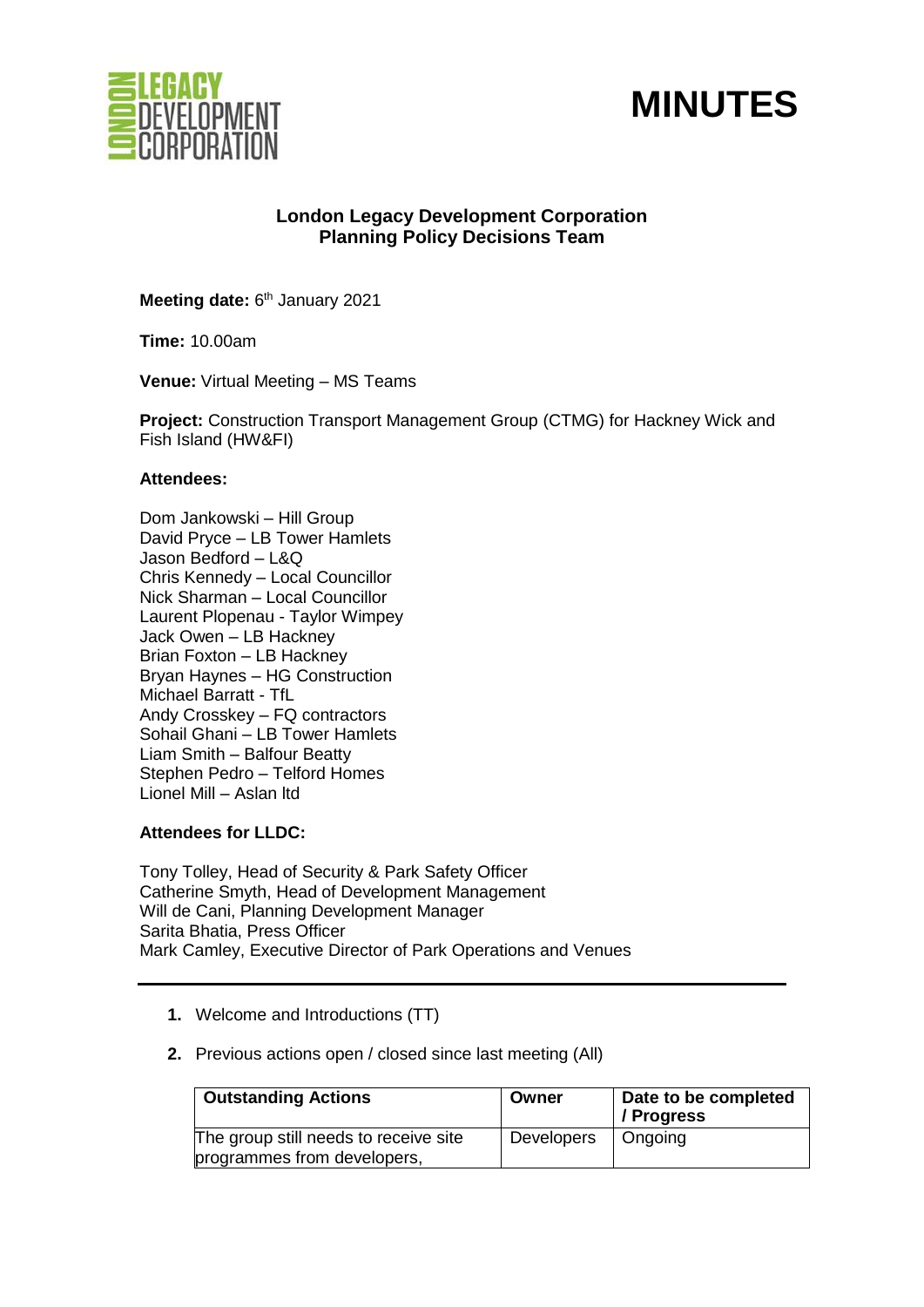| particularly if there are any delays /<br>changes due to COVID-19.                                         |                           |      |
|------------------------------------------------------------------------------------------------------------|---------------------------|------|
| LBH are in the process of<br>implementing an enforcement officer<br>in addition to the compliance officer. | LLDC &<br><b>Boroughs</b> | Open |
| <b>TT confirmed RSS visit will likely take</b><br>place in January - February 2021.                        | <b>LLDC</b>               | open |

- *NS queried whether Canbury Construction would have any further continued involvement in the group or if works in relation to their site.*
- *TT confirmed Canbury Construction reached practical completion prior to Christmas and have now moved off site.*
- **3.** Discussion on development sites (All)

# *Telford Homes – Wallis Road*

- *TT raised issues of LBH contractors creating issues along Wallis Road and requested BF to action if possible.*
- *BF confirmed he would raise with relevant LB Hackney officers and seek to address the issues*
- *SP confirmed s278 works commenced on Monday 4th January and first phase of hoarding has been removed opposite 75-89 Wallis Road development*
- *SP confirmed that at the eastern end of Wallis Road, hoarding has also been removed for highway frontage works to be completed.*
- *SP confirmed main access serving the site is still from the Wallis Road access immediately north of HW station.*
- *TT highlighted issues he had observed in the past month along Wallis Road potentially in relation to Telford Homes' site*
- *SP suggested that this may have been in relation to telecoms work that closed the footpath in relation to moving a temporary mast*
- *BF confirmed LB Hackney were also not aware of these works and did not permit any footpath closure.*
- *SP confirmed landscaping contractor has been on-site and relevant works have commenced*
- *CK queried which crossing would be reinstated. SP confirmed it would be the footpath crossing adjacent to Gate 1 on Wallis Road which is not required for construction vehicles. However, this would not be open to the public until October / November 2021.*

#### *Canbury Construction – Wallis Road & Berkshire Road*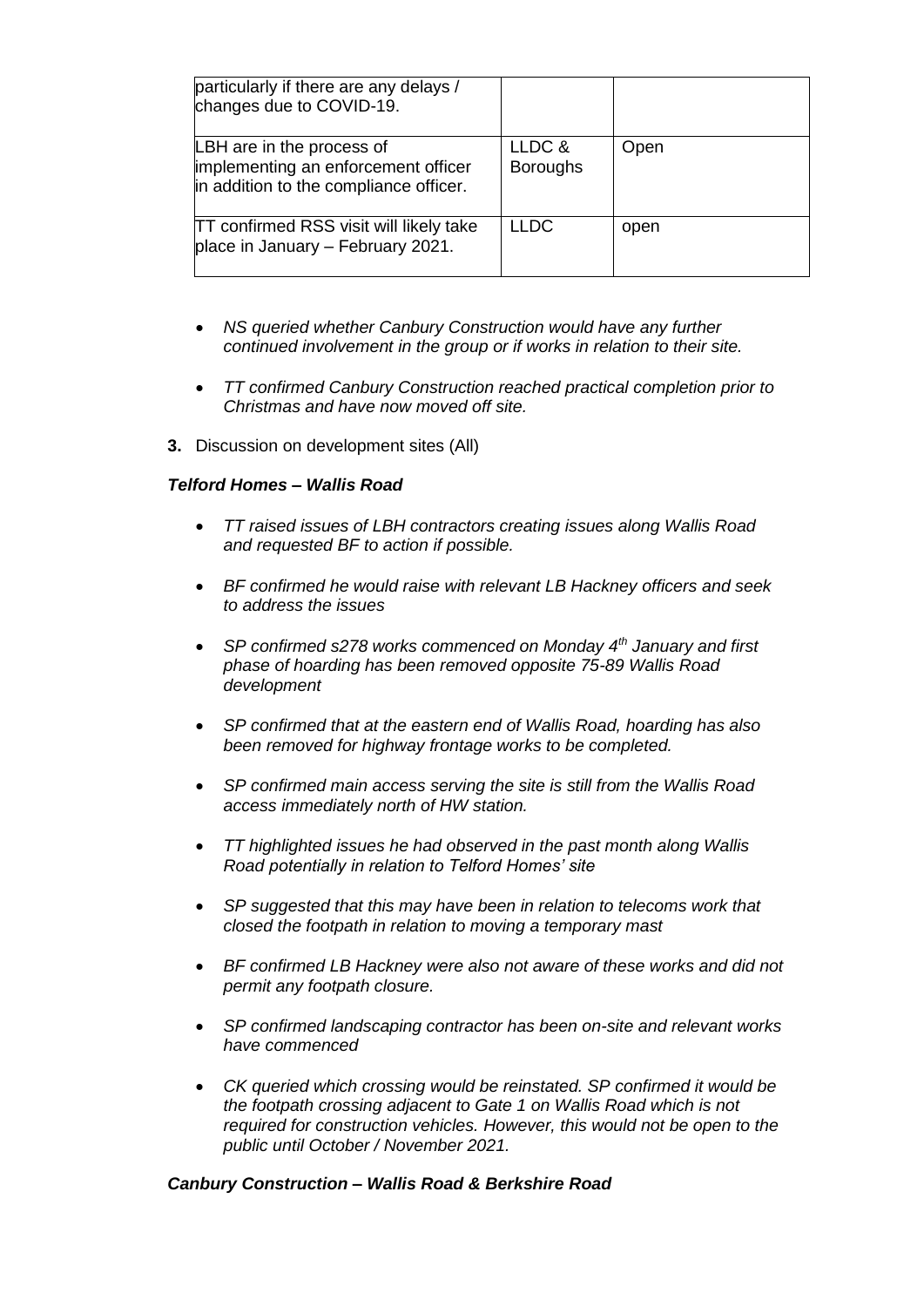• *TT confirmed Canbury Construction achieved practical completion in mid-December and would no longer be expected to attend however they will retain a presence on-site in case of any issues that arise*

# *L&Q – Bream Street*

- *JB confirmed L&Q are in the final phases of handing over the first block expected to be handed over in March*
- *JB confirmed L&Q are operating two gates and deliveries are down to minimal levels*
- *JB confirmed all canal-side works are now complete*
- *JB confirmed s278 works were due to commence on 4th January however due to LBTH sub-contractor issues, works haven't commenced yet*
- *JB confirmed COVID-19 measures have increased considering most recent lockdown measures*
- *JB confirmed labour levels have maintained at the same level*
- *JB confirmed majority of site operatives are travelling to site by car and using their on-site basement level for staff parking*
- *MB commended L&Q for marshal behaviour and JB confirmed this was likely down to recent TfL elite marshal training*

# *Hill Group – Wyke Road*

- *DJ confirmed works are gradually retreating behind buildings that were handed over prior to Christmas break and tucked in the western end of the site (behind Thrifty car rental service)*
- *DJ confirmed final works are due to be completed and last block handed over in September*
- *DJ confirmed deliveries are down to 4-5 deliveries per day and that will likely reduce by the end of January*
- *DJ confirmed majority of services and utilities works are complete*
- *DJ confirmed tower crane is due to be removed from site in April 2021*
- *DJ confirmed numbers of on-site operatives is currently down to approximately 80*

#### *Balfour Beatty - Bridges*

- *LS confirmed works on structural backfill are ongoing*
- *LS confirmed kerbside works and utilities are ongoing*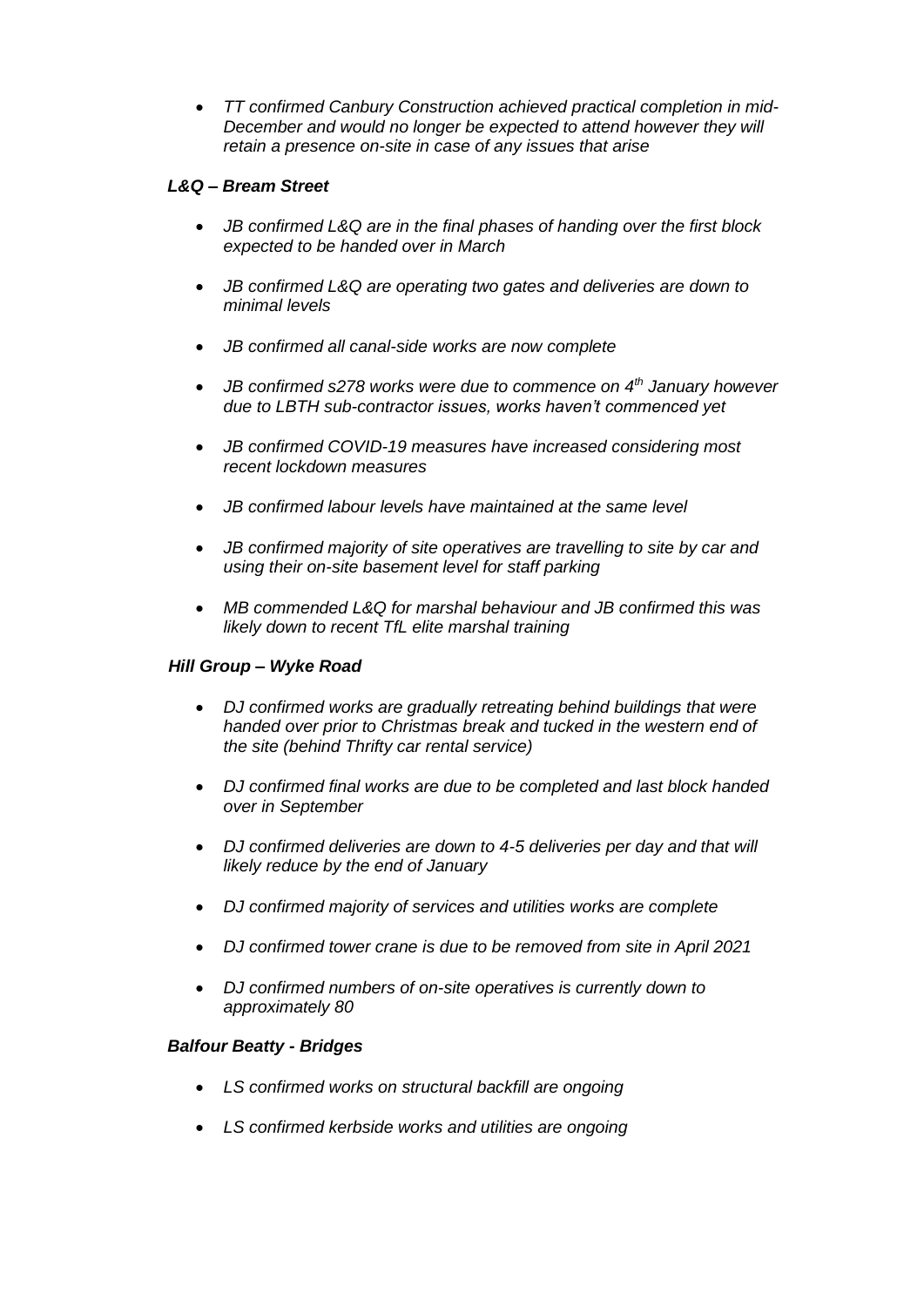- *LS confirmed road closure works at Roach Road and Monier Road have been delayed until 21st January and request has been sent to LBTH for this postponed until 25th January for a 2-week closure*
- *LS confirmed Cadent works are due to come in and follow-up with their gas works immediately after Balfour Beatty works are complete*
- *LS confirmed Roach Road and Monier Road will therefore be closed for approximately 8 weeks from 25th January to vehicles. Pedestrian and commercial / shop access would remain.*
- *LS updated the group that works on Monier Road bridge are due to be completed and handed over to LBTH in mid-April*
- *DP confirmed LBTH are aware of Roach and Monier Road junction corner closure.*
- *TT clarified if advanced warning signage relates to just Balfour Beatty or Cadent for full 8-week period.*
- *LS confirmed he would seek to change advanced warning signage to include full 8-week closure period.*
- *DP confirmed further works from Power On will likely to cause disruption as well.*
- *DJ queried extent of closures and if this would divert vehicles along Wyke Road and likely conflict if cars continue to park on double-yellow lines on Wyke Road*
- *BF queried if further parking restrictions could be implemented by LBTH to seek to alleviate the pressure on the relevant corners during diversion.*

# *Taylor Wimpey*

#### *Monier Road*

- *LP confirmed works are still at an early stage*
- *LP confirmed currently operating at approximately 50 on-site operatives.*
- *LP confirmed Block A slab works are now complete*
- *LP confirmed Block B and C works are ongoing in relation to ground floor slabs*
- *LP confirmed Taylor Wimpey met with LBTH regarding footpath arrangements and a revised pedestrian TMP and additional signage would be implemented.*
- *TT queried if Taylor Wimpey were using wheel washing and jet washing facilities and LP confirmed they are using wheel washing.*
- *Following the meeting, LP provided the below additional update due to technical issues during the virtual meeting:*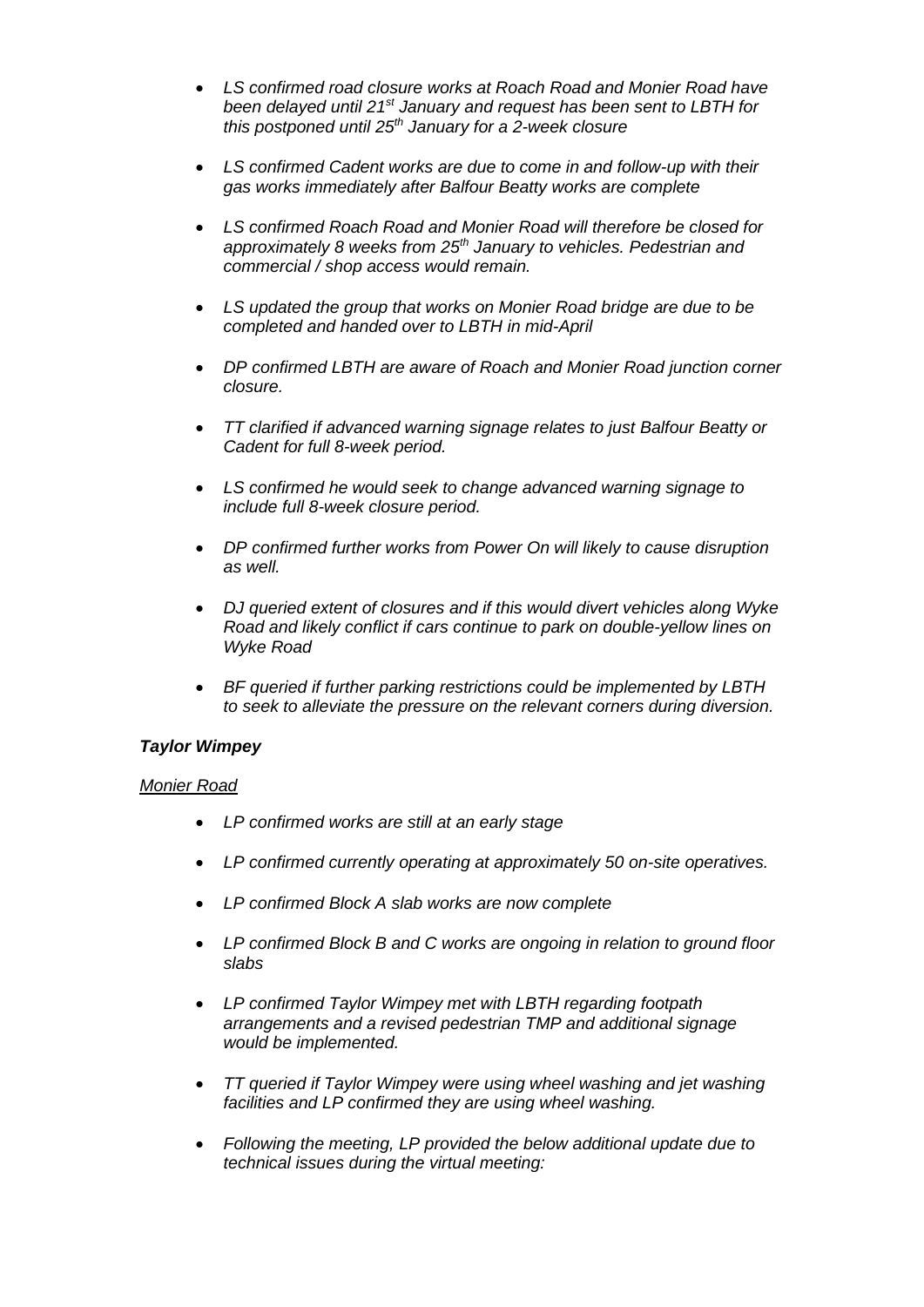o *"Block A* 

*GF slab complete Stair base and lift shaft to level 1 complete* 

*Block B*

*Pile caps and tie beams complete Drainage installation ongoing* 

# *Block C*

*Basement excavation complete Basement pump installation complete Basement slab rebar installation ongoing GF slab poured"*

### *Wick Lane*

- *The group noted no representative attended from Taylor Wimpey in relation to their Wick Lane site and WDC confirmed he would get an update via email and circulate to the group after the meeting which would be open to comments and questions. At the time of producing the minutes, no update had been sent to LLDC.*
- *LP confirmed he spoke to Taylor Wimpey directors to try and address the absence of updates at the meeting*
- *TT confirmed he would contact Taylor Wimpey to make sure a Wick Lane representative attends the meetings going forward.*

# *HG Construction - Dace Road*

- *TT confirmed construction vehicles were leaving and creating a lot of mud on public highway and footway that needed to be addressed.*
- *BH thought HG Construction had addressed this issue following previous discussions and confirmed he would action with the site team*
- *TT thanked HG construction for actioning in relation to improving site safety with additional herras fencing.*
- *BH confirmed works are ongoing across 5 blocks*
- *BH confirmed first 3 blocks have completed the main frame and slab works are ongoing in relation to block 4 and 5*
- *BH confirmed aiming to have all 5 block frames completed by April*
- *BH confirmed first block handover is due for April 2022*
- *BH confirmed gas and electricity works are due to be completed from 6th April for 4 weeks that would require a single lane closure on Monier Road*
- *BH confirmed HG Construciton are awaiting details of Thames Water connections*